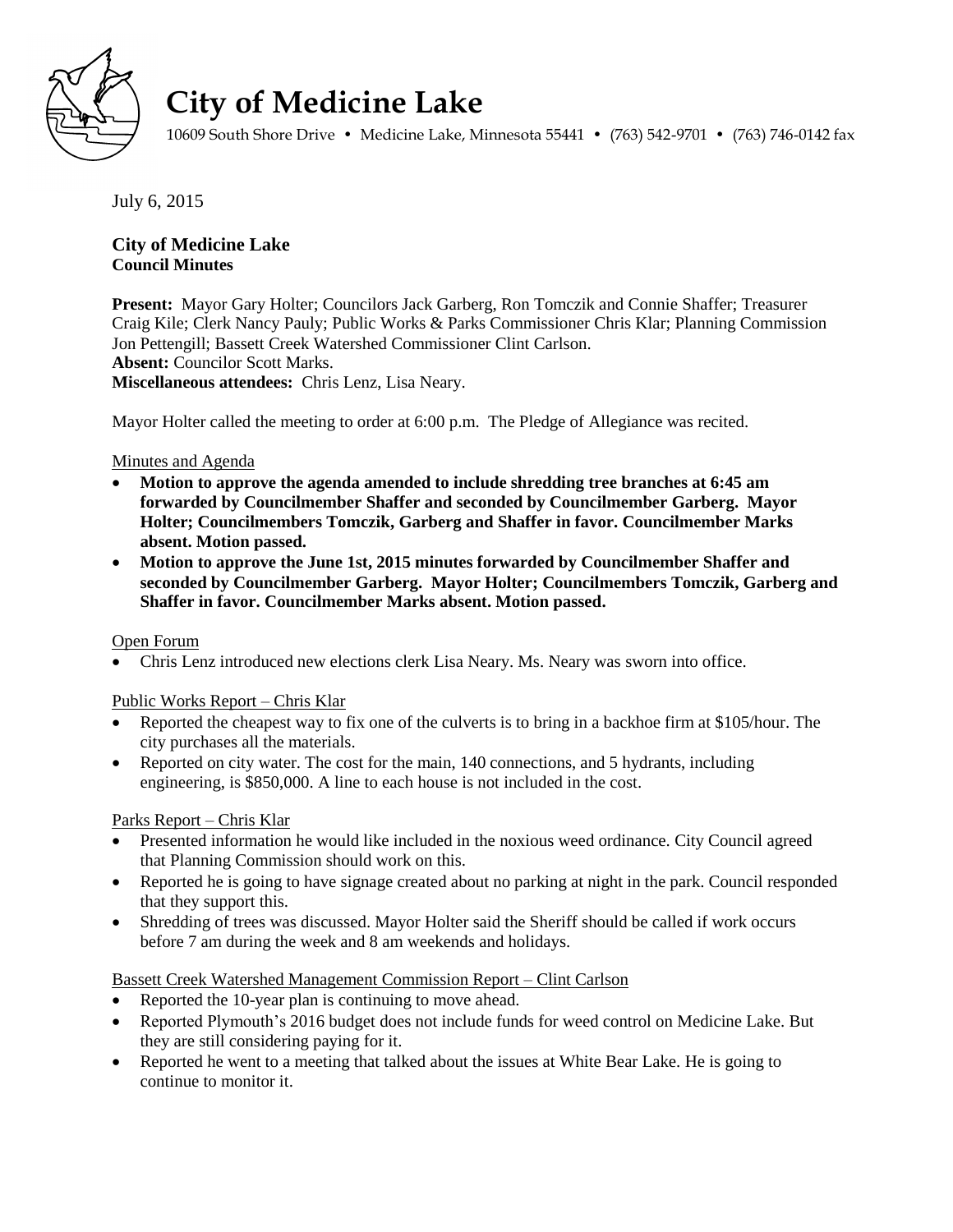### Planning Commission Report – Jon Pettengill

- Reported that last month the Planning Commission heard about a conditional use permit (CUP) for a movable solar panel system. The CUP is needed because of the height (20 feet) of the system. One of the conditions of Planning Commission approval is a satisfactory engineering report. In the interim, the property owner has decided to hold off on City Council approval.
- Reported there may be a request for an increase in hardcover percent for 250 Peninsula Road. We may need to decide whether we want to consider partial credit for permeable pavers.
- Councilmember Garberg asked what can be done about contractors that are dirtying the roads. Mr. Pettengill said the ordinance that is in place allows us to assess the homeowner for any cleanup performed by the city. Mr. Klar asked for a pre-construction meeting and a change to the ordinance so that an instruction sheet is handled out with each road permit.

#### Treasurer's Report-Craig Kile

- Receipts in reporting period: \$0
- Receipts year to date: \$10,531
- Disbursements in reporting period: \$31,108
- Disbursements year to date: \$141,558
- **Motion to approve the summary spending, receipts and cash balances through July 5, 2015 forwarded by Councilmember Garberg and seconded by Councilmember Tomczik. Mayor Holter; Councilmembers Tomczik, Garberg and Shaffer in favor. Councilmember Marks absent. Motion passed**.

#### Officer Reports:

Councilmember Garberg

- Reported the master contact list needs to be located and updated.
- **Motion to approve resolution 15-6 accepting a monetary gift of \$1,000 from Plymouth Lions to benefit the City of Medicine Lake Fire Department forwarded by Councilmember Shaffer and seconded by Councilmember Garberg. Mayor Holter; Councilmembers Tomczik, Garberg and Shaffer in favor. Councilmember Marks absent. Motion passed**.
- Reported Minnesota Roadways estimated road repairs to be \$6,200 in 2015. In 2016 or 2017, the cost will be \$50,000 for a quarter inch trap rock seal coat.
- Reported there is not enough geese to do a round up this year.

#### Councilmember Shaffer

• Reported nothing to report.

#### Councilmember Tomczik

- Reported on the city wide cleanup. It was questioned whether it provides much value as so many items are not accepted.
- Reported our share of the Hennepin County recycling grant is \$785.

#### Councilmember Marks

• No report.

#### Mayor Holter

Reported all his items have already been discussed.

#### Unfinished Business

None.